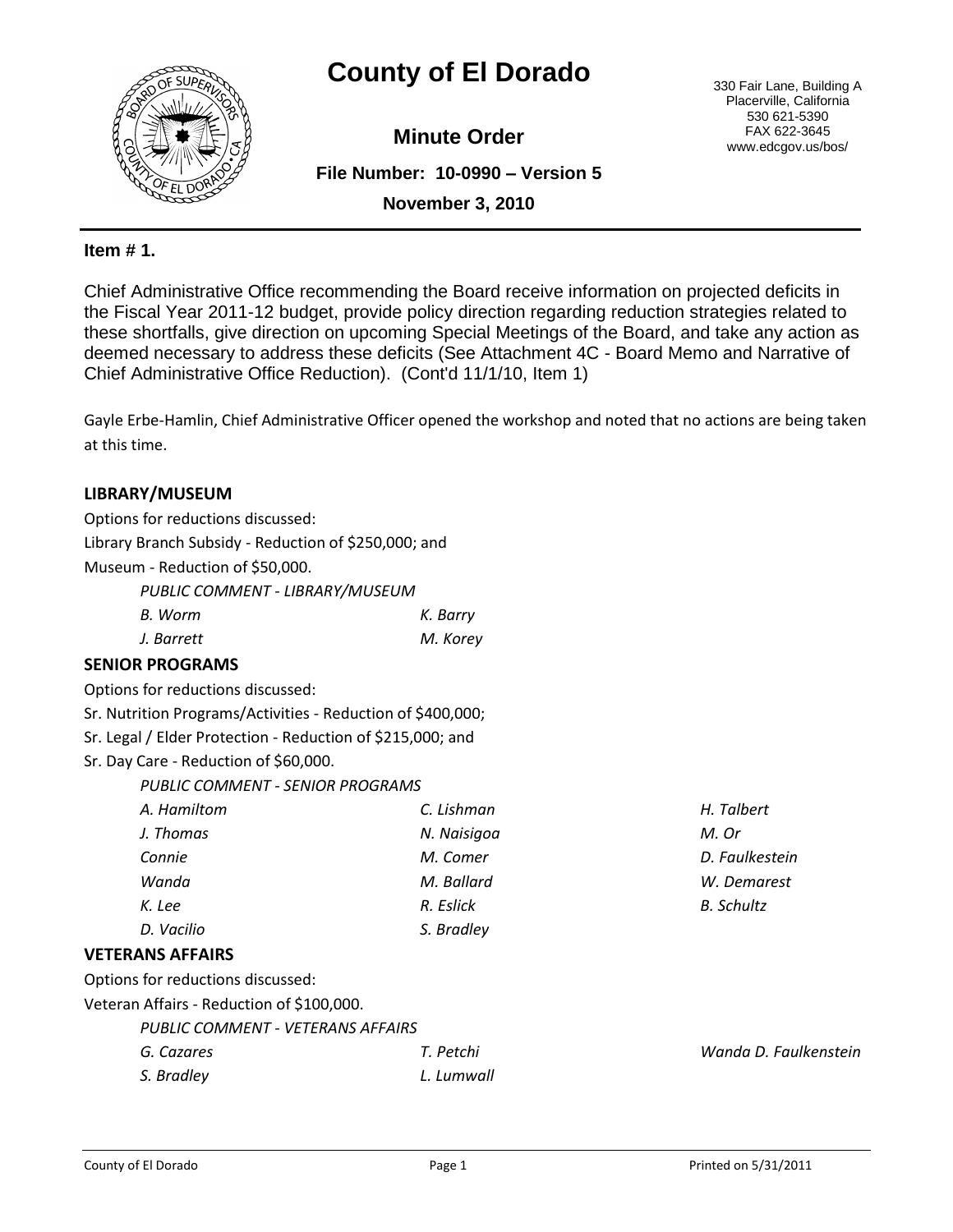#### **UNIVERSITY OF CALIFORNIA COOPERATIVE EXTENSION (UCCE)**

Options for reductions discussed:

UCCE - Reduction of \$150,000.

*PUBLIC COMMENT - UNIVERSITY OF CALIFORNIA COOPERATIVE EXTENSION*

*Y. Griffin J. Gommill R. Mansfield S. Brasuel R. Hansen B. Rigers*

*D. Dotte M. Fragus*

## **ECONOMIC DEVELOPMENT**

Options for reductions discussed:

Economic Development - Reduction of \$130,000.

*PUBLIC COMMENT - ECONOMIC DEVELOPMENT*

*B. Carlson K. Lischman*

### **GENERAL GOVERNMENT**

*NO PUBLIC COMMENT*

## **HUMAN RESOURCES**

Options for reductions discussed: Human Resources - Reduction of \$37,603.

### **COUNTY COUNSEL**

Options for reductions discussed: County Counsel – Reduction of \$102,379.

## **CHIEF ADMINISTRATIVE OFFICE**

Options for reductions discussed: Chief Administrative Office – Reduction of \$189,702.

## **TREASURER-TAX COLLECTOR**

Options for reductions discussed: Treasurer-Tax Collector – Reduction of \$106,965 (\$75,000 included in Early Retirement Incentive Program (ERI); \$31,965 CAO Reduction Plan).

# **ASSESSOR**

Options for reductions discussed: Assessor – Reduction of \$455,016 (\$292,016 included in Early Retirement Incentive Program (ERI); \$163,000 deletion of Assistant Assessor).

*M. Brown D. Edwards*